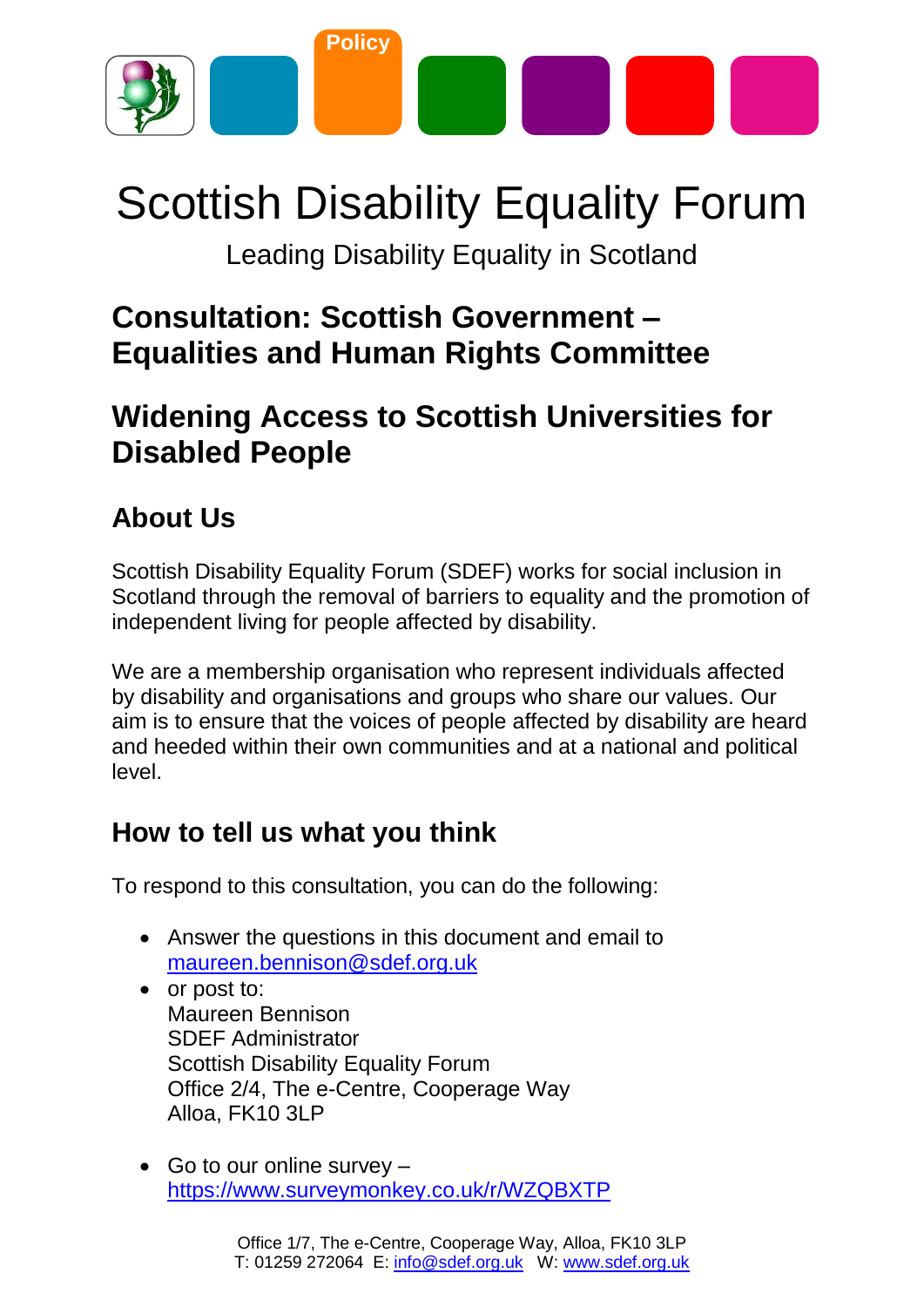

#### **Your response directly to SDEF will be collated with other SDEF member responses and submitted on behalf of SDEF.**

 Go directly to the consultation website where alternative formats are available –

[http://www.parliament.scot/parliamentarybusiness/CurrentCommitt](http://www.parliament.scot/parliamentarybusiness/CurrentCommittees/101691.aspx) [ees/101691.aspx](http://www.parliament.scot/parliamentarybusiness/CurrentCommittees/101691.aspx)

Please return your response no later than **Tuesday 22 November 2016**.

### **About this Consultation**

The Equalities and Human Rights Committee of the Scottish Parliament is considering the Scottish Government's proposed budget for the financial year 2017 to 2018. Over the course of its work programme, the Committee will consider many issues regarding equality policy and the various protected characteristics set out under the Equality Act 2010, such as age, gender, sexual orientation and so on.

On the is occasion the Committee has decided to focus this call for evidence on the experience of disabled people and British Sign Language (BSL) users.

Specifically, the Scottish Government would like to hear from disabled people and BSL users in Scotland about your experience applying to a Scottish university, or attending a Scottish university.

The Committee would also welcome input from families, carers, groups or organisations which seeks to promote and support the rights of disabled people and BSL users in Scottish society, as well as anyone else with an interest in this issue.

### **Background**

In the current financial year the Scottish Government is spending around £640 million of public money supporting Scotland's 19 universities. In return for this funding, universities agree to deliver on certain policy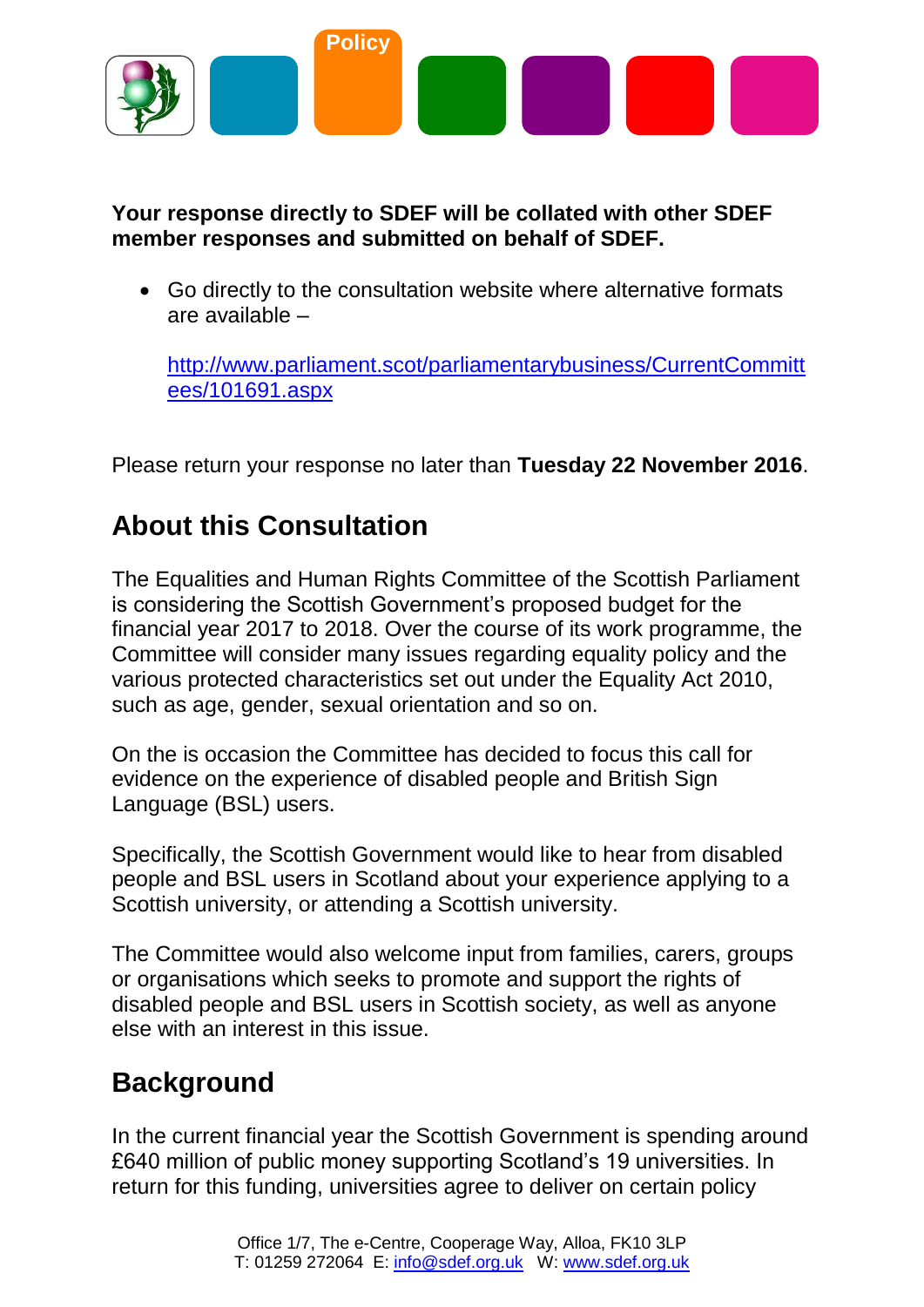

targets set by the Scottish Government, which the Government believes is important. Public funding is delivered through a government agency known as the Scottish Funding Council.

Each year the Scottish Funding Council reaches an agreement with each of Scotland's 19 universities on the targets to be met in return for funding. One of these targets is to ensure universities widen access to undergraduate places for people who may otherwise find it difficult to attend a university.

#### **What the Scottish Government need your help with**

The Equalities and Human Rights Committee want to explore whether this policy is working for disabled people and BSL users in Scotland.

The Committee is looking to learn about the experience of disabled people and BSL users in applying to, and/or studying at, one of Scotland's 19 universities as an undergraduate student.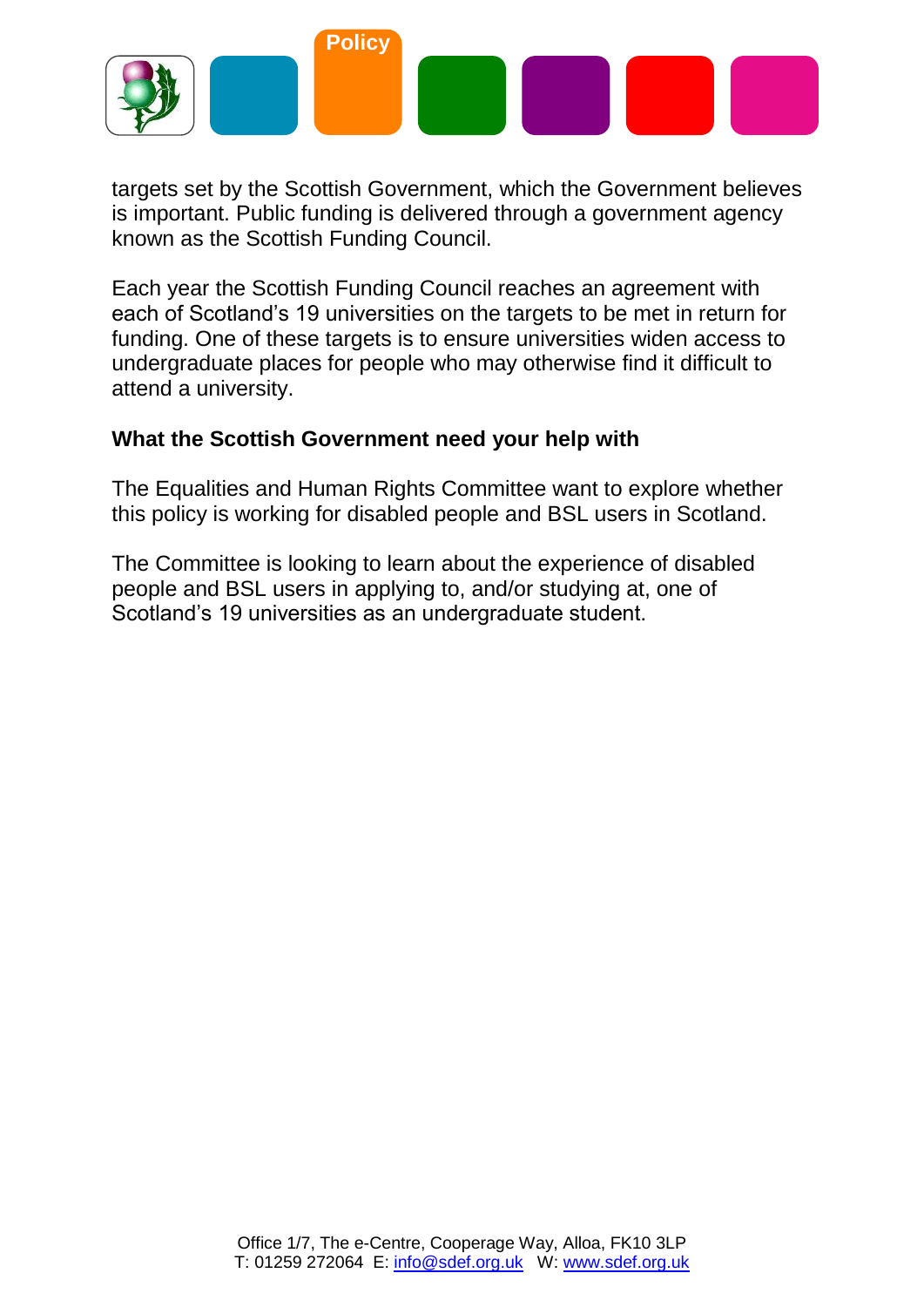

Tell the Scottish Government about your experience of applying to a Scottish university, whether you gained a place or not? What could be changed about the applications process to ensure equality of opportunity?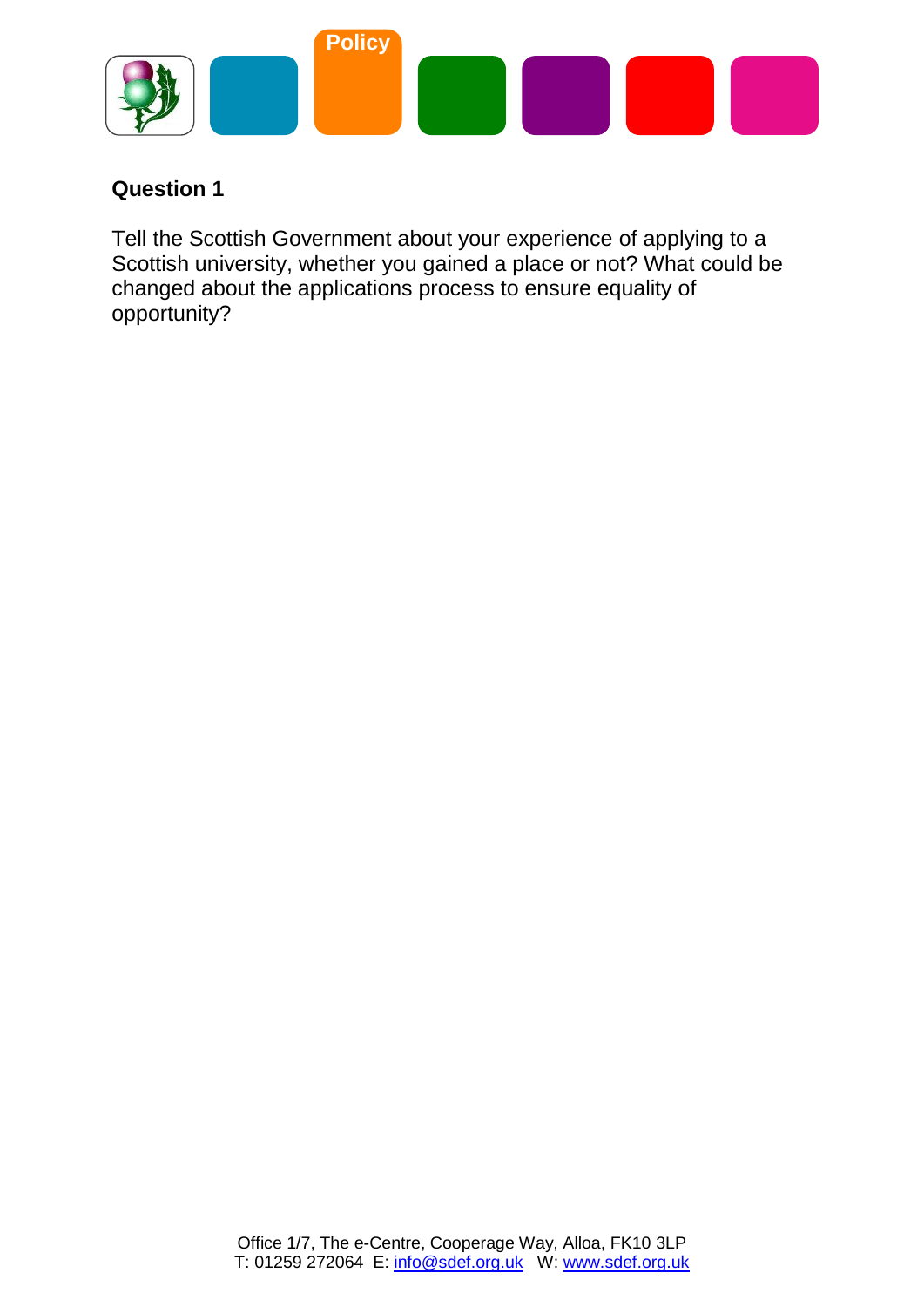

If you have studied at a Scottish University as an undergraduate, were there any barriers which stopped you taking full advantage of your time at university, please tell the Scottish Government about them? For example, think about access to extra curricular activities, using all the university facilities or joining in student life.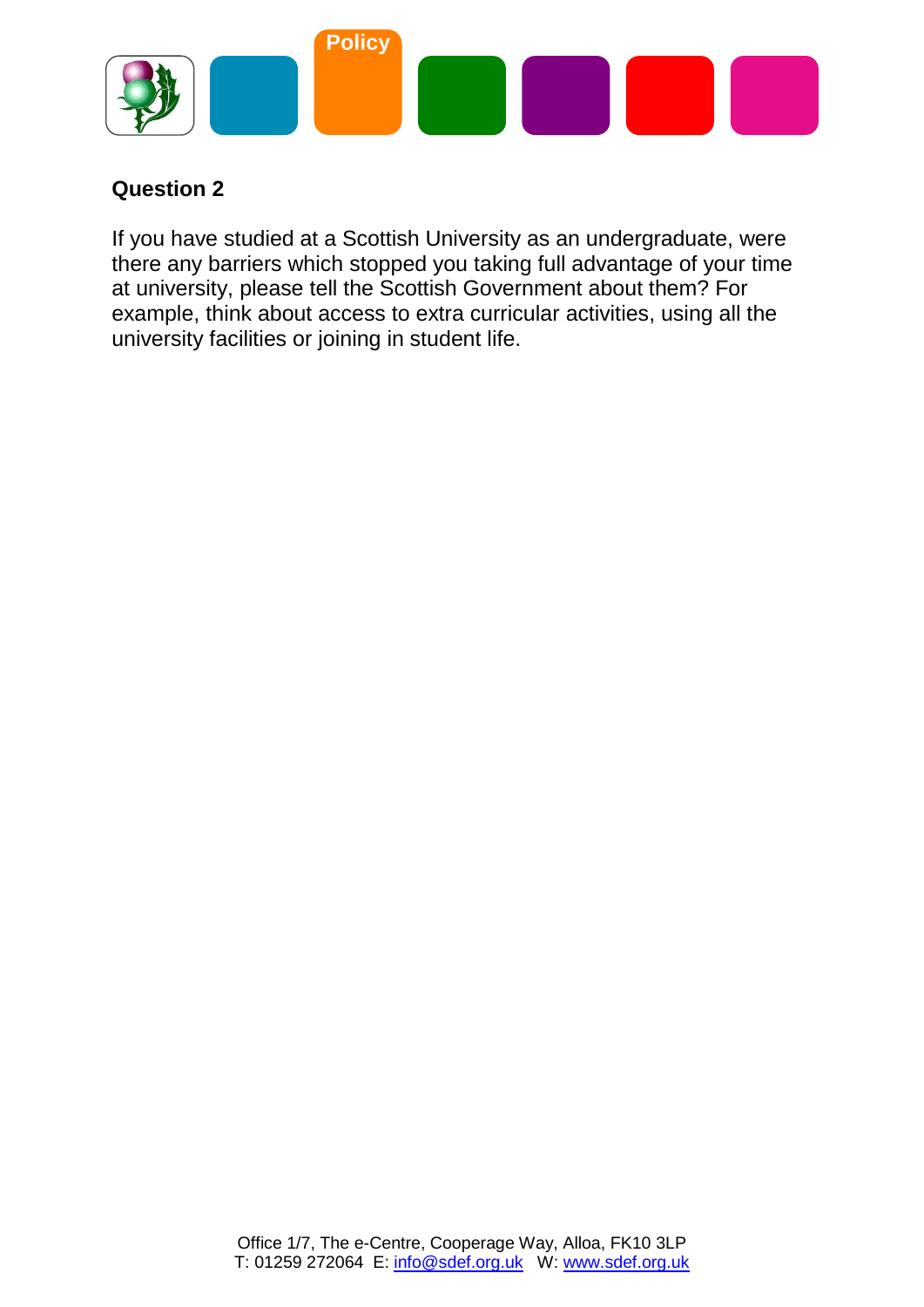

If you studied at a Scottish University did you achieve the qualification you wanted? If not, tell the Scottish Government why you think that was. For example, think about any barriers that may have held you back from achieving your full potential.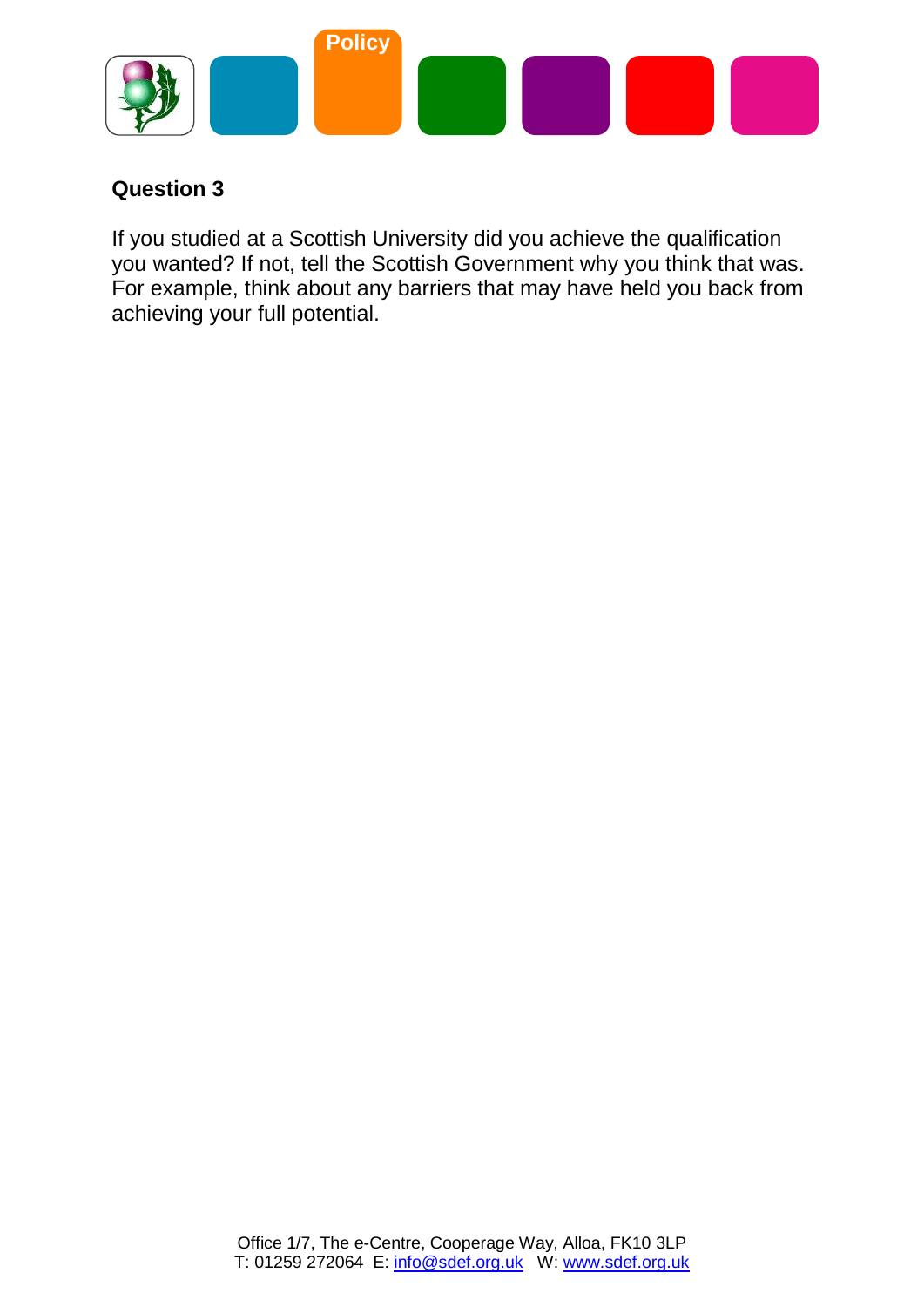

Did studying at a Scottish University help to improve your chances of successfully gaining employment? Please tell the Scottish Government about your experience.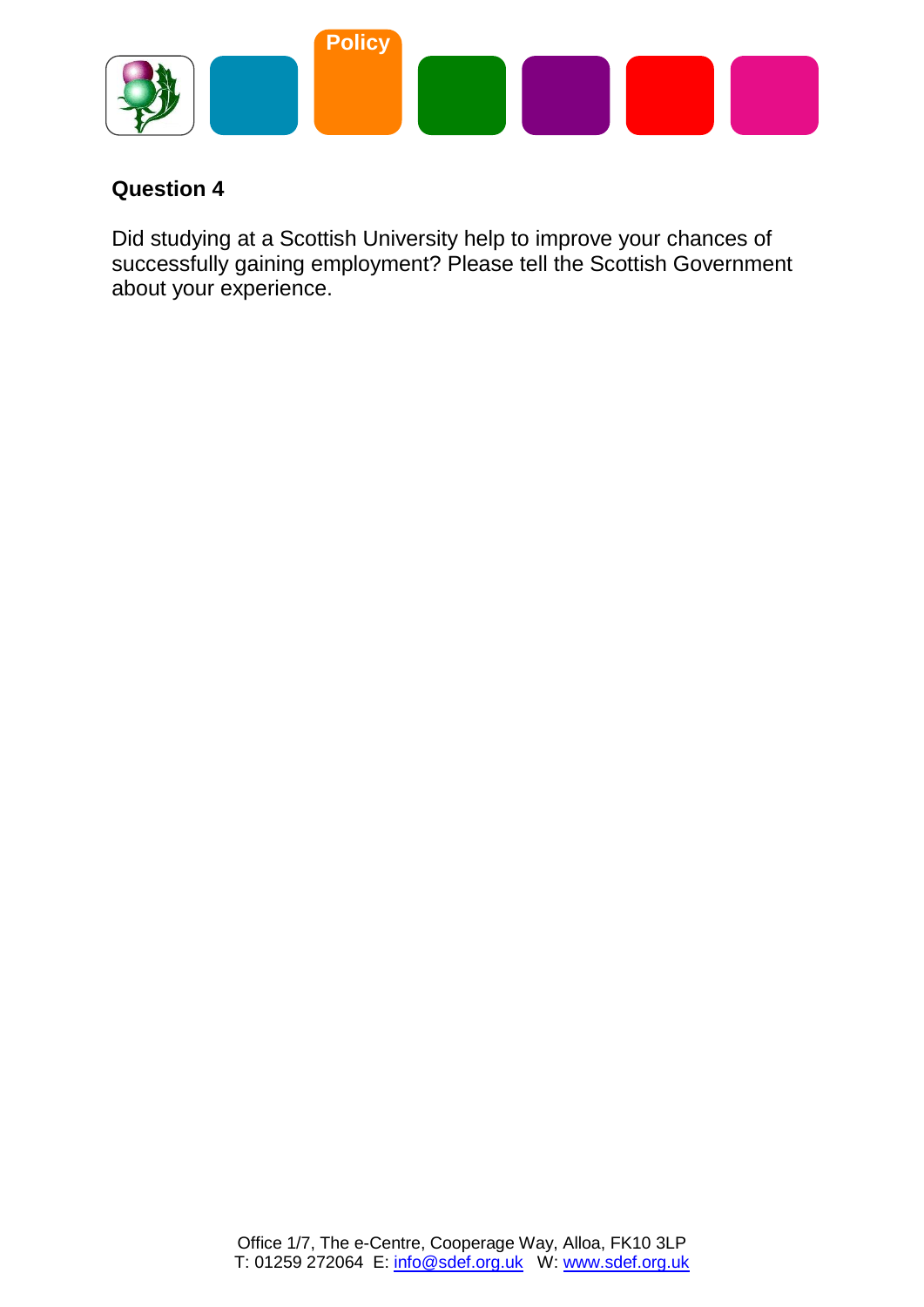

**Please use this page to tell the Scottish Government any other comments that you would like to make on this issue.**